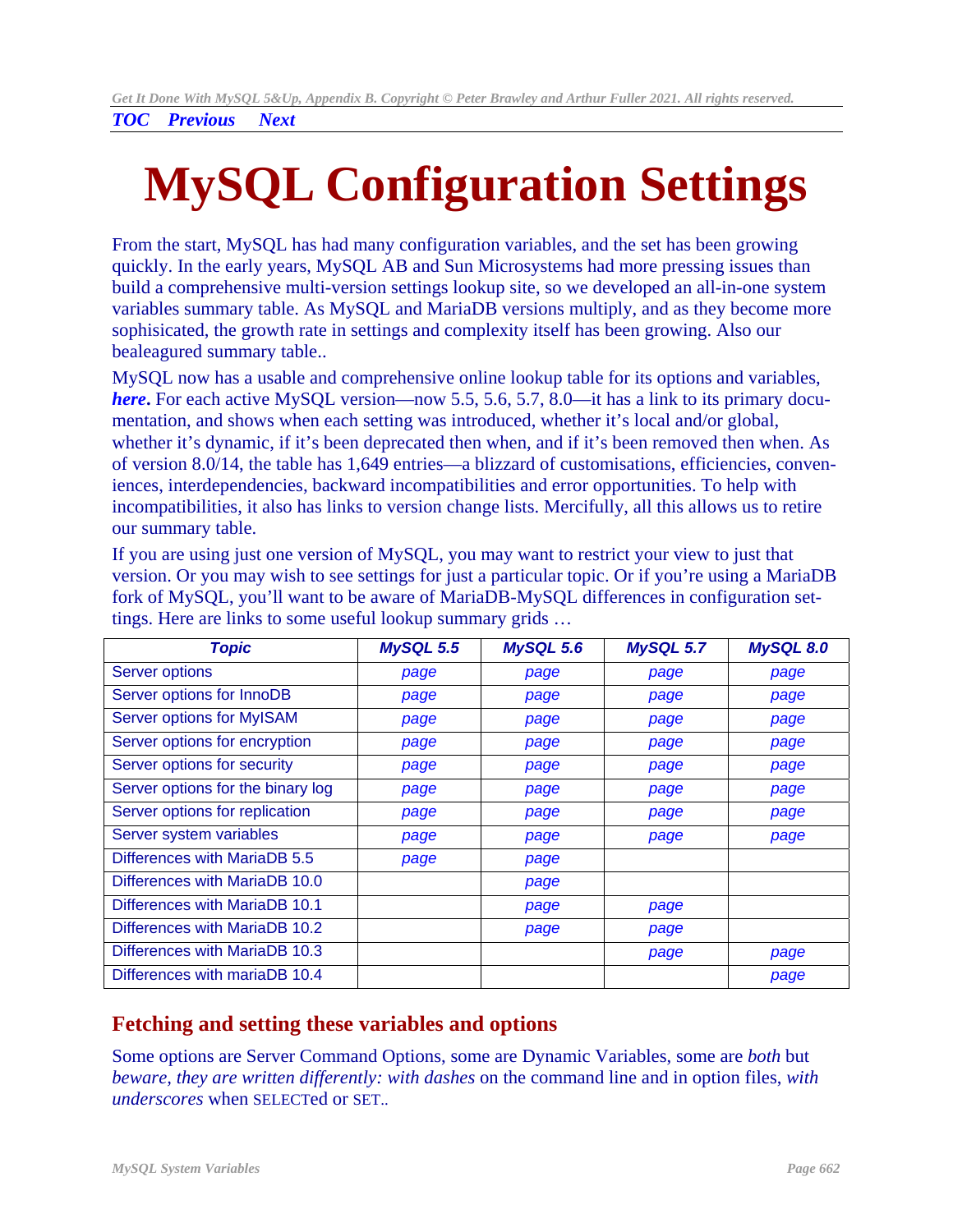Some options and vriables can be set only in the server connection string; some can be set only by recompiling the server. Since 8.0, find where a current setting came from by querying performance\_schema.variable\_info.

Running *mysqladmin -uUSR -pPWD variables* lists most setttings and options. More than half are dynamic.

From 5.1.22 to 5.7.6, an information schema query retrieves the same variables; since 5.7.6, query performance\_schema instead:

```
SELECT variable_name, variable_value 
FROM performance schema.\{global\overline{1}|session\} variables
[WHERE variable name LIKE '…'] [ORDER BY variable name];
```
GLOBAL variable settings go away when the server shuts down, LOCAL (SESSION) settings with the connection—both unless, since 8.0, set with PERSIST (see below). The usual syntax for *retrieving* SELECTable variable values is …

#### **SELECT @@[GLOBAL|LOCAL|SESSION].variable\_name;**

but in some cases, for example autocommit, the leading @@ is optional.

Some system variables are dynamic (can be set with SQL), some not. There are two syntaxes for *SETting* dynamic system variables:

#### **SET [ GLOBAL | SESSION | LOCAL | PERSIST ] mysql\_option=value[,...] SET @@[GLOBAL.|SESSION|.LOCAL.|PERSIST.]mysql\_option=value[,...]**

Numeric settngs ending with K, M, G, T, P, or E indicate a power of 1024 from 1…6. SET ONE\_SHOT has been removed.

As of 8.0, SET…PERSIST persists the setting across boots by writing it to <*datadir>/mysqldauto.cnf*, SET…PERSIST\_ONLY sets the variable only for subsequent boots, and RESET PERSIST undoes PERSIST.

To set a MySQL session variable for execution of just one statement, embed  $/*+$ SET\_VAR(varname=val) $*/$  in the SELECT list; slaves ignore it.

# **sql\_mode**

Added in version 3.23.41, sql\_mode may be set on the server command line, for example ... --sql-mode=ansi

where its name has a dash, not an underscore, or similarly in *my.cnf/ini* without the '—' prefix, or with SET/SELECT syntax where it is sql\_mode. Enclose multiple parameters in quotes. Before 5.6 the default is ", in 5.6 NO\_ENGINE\_ SUBSTITUTION, since 5.7.5 ONLY\_FULL GROUP BY, NO ENGINE SUBSTITUTION, STRICT TRANS TABLES.

| <b>Setting</b>      | <b>Meaning</b>                                                                                                                                                                                                                        |  |  |
|---------------------|---------------------------------------------------------------------------------------------------------------------------------------------------------------------------------------------------------------------------------------|--|--|
| ALLOW INVALID DATES | In STRICT mode, for DATE and DATETIME columns, check only that                                                                                                                                                                        |  |  |
|                     | $1 \le$ =month $\le$ =12 and day $\le$ =1 $\le$ =31, so permit dates like 2005-02-31. Since 5.0.2.                                                                                                                                    |  |  |
|                     | In 5.0.1 and before, this was default behaviour.                                                                                                                                                                                      |  |  |
| ANSI                | Equivalent to<br>SET GLOBAL sql mode =<br>"REAL AS FLOAT, PIPES AS CONCAT, ANSI QUOTES, IGNORE SPACE";<br>SET GLOBAL TRANSACTION ISOLATION LEVEL SERIALIZABLE;<br>Before 5.03 and since 5.7.5, ANSI also includes ONLY FULL GROUP BY. |  |  |
| ANSI QUOTES         | Double-quote character becomes an identifier, like the backtick `, not a string quote<br><i>character</i> , so double quotes cannot be used to quote literal string values.                                                           |  |  |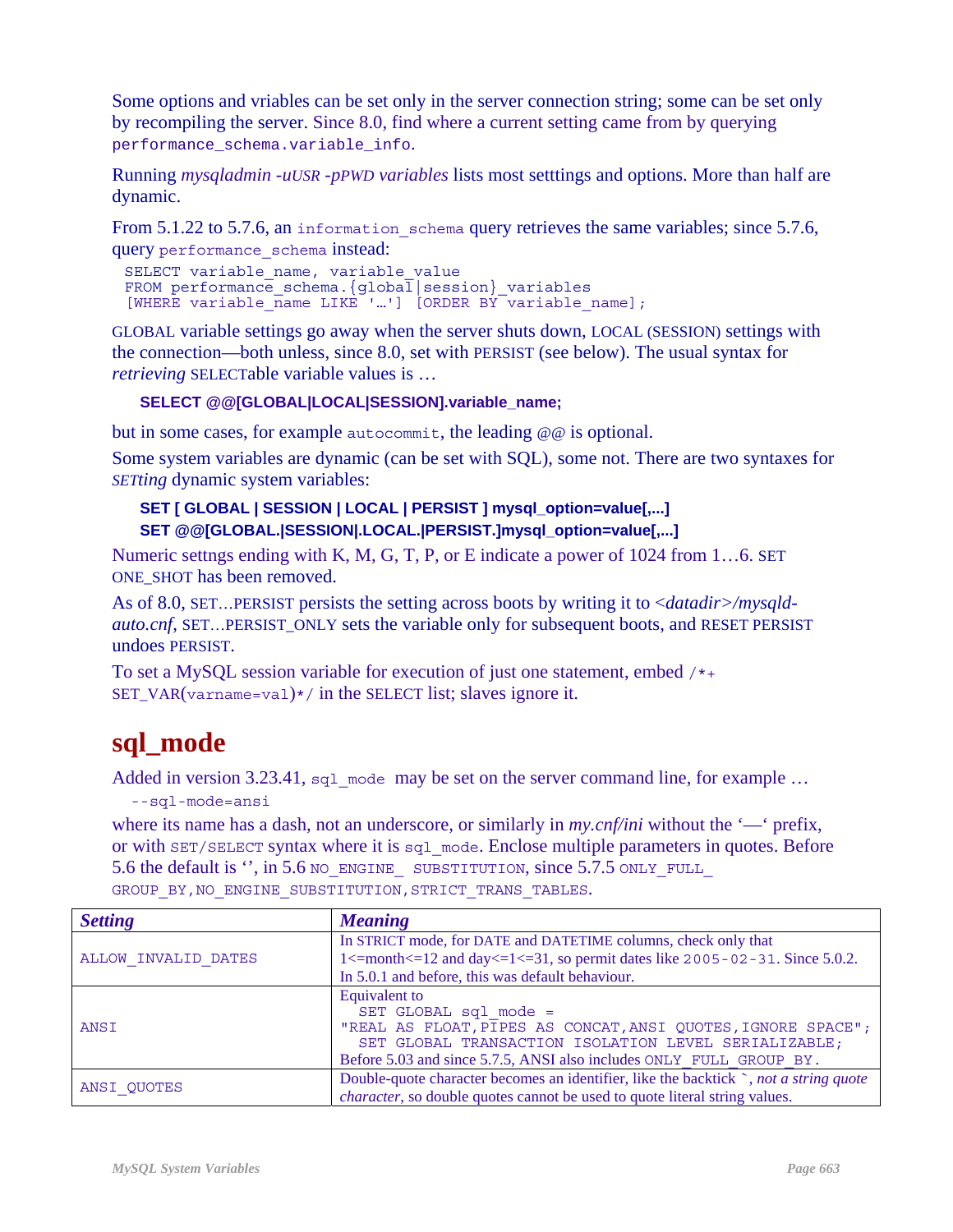| <b>Setting</b>                                             | <b>Meaning</b>                                                                                                                                                         |
|------------------------------------------------------------|------------------------------------------------------------------------------------------------------------------------------------------------------------------------|
| DB2                                                        | Equivalent to PIPES_AS_CONCAT, ANSI_QUOTES, IGNORE_SPACE,                                                                                                              |
|                                                            | NO_KEY_OPTIONS, NO_TABLE_OPTIONS, NO_FIELD_OPTION. Removed 8.0.                                                                                                        |
| ERROR FOR DIVISION BY ZERO                                 | Throw error in strict mode, else warning, on division by zero in an INSERT or                                                                                          |
|                                                            | UPDATE. Otherwise server returns NULL. If used with IGNORE the server generates                                                                                        |
|                                                            | a warning. Deprecated, since 5.6.17, does nothing.                                                                                                                     |
| HIGH_NOT_PRECEDENCE                                        | Read NOT x BETWEEN a AND b as (NOT x) BETWEEN a AND b rather than NOT                                                                                                  |
|                                                            | $(x$ BETWEEN a AND b). Since $5.0.2$                                                                                                                                   |
| IGNORE_SPACE                                               | No limit on number of spaces between a function name and the first left parenthesis<br>(. Therefore all function names become reserved words, so to access a database, |
|                                                            | table or column whose name is reserved, the name must be quoted                                                                                                        |
| <b>MAXDB</b>                                               | Compatibility with MAXDB, equivalent to PIPES_AS_CONCAT, ANSI_QUOTES,                                                                                                  |
|                                                            | NO_KEY_OPTIONS, NO_TABLE_OPTIONS,<br>IGNORE_SPACE,                                                                                                                     |
|                                                            | NO_FIELD_OPTIONS, NO_AUTO_CREATE_USER. Removed 8.0                                                                                                                     |
| <b>MSSQL</b>                                               | Compatibility with MSSQL (since 4.1.1), same as DB2. Removed 8.0.                                                                                                      |
| MYSQL323                                                   | Compatibility with MySQL 3.23, equivalent to NO_FIELD_OPTIONS,                                                                                                         |
|                                                            | HIGH NOT PRECEDENCE. Removed 8.0.                                                                                                                                      |
|                                                            | Compatibility with MySQL 4.0, equivalent to NO_FIELD_OPTIONS,                                                                                                          |
| MYSQL40                                                    | HIGH NOT PRESENCE Removed 8.0.                                                                                                                                         |
| NO AUTO CREATE USER                                        | GRANT is not to automatically create user. DEPRECATED in 5.7.6.                                                                                                        |
| NO_AUTO_VALUE_ON_ZERO                                      | Assigning auto increment value of 0 does not insert the next sequential value.                                                                                         |
|                                                            | Not recommended. (Since 4.1.1)                                                                                                                                         |
| NO BACKSLASH ESCAPES                                       | '\' does not escape                                                                                                                                                    |
| NO DIR IN CREATE                                           | Omit directory options from the output of SHOW CREATE TABLE. (Since 4.1.1)                                                                                             |
| NO ENGINE SUBSTITUTION                                     | Do not substitute engine when requested storage engine is not available                                                                                                |
| NO FIELD OPTIONS                                           | Omit column options from the output of SHOW CREATE TABLE. Removed 8.0.                                                                                                 |
| NO KEY OPTIONS<br>NO TABLE OPTIONS                         | Omit key options from the output of SHOW CREATE TABLE. Removed 8.0.<br>Omit table options from the output of SHOW CREATE TABLE. Removed 8.0.                           |
|                                                            | Undoes default handling of UNSIGNED ints in subtractions, where such subtractions                                                                                      |
| NO_UNSIGNED_SUBTRACTION                                    | always yield UNSIGNED results.                                                                                                                                         |
|                                                            | Reject the date '0000-00-00" unless using IGNORE. Deprecated, since 5.6.17 does                                                                                        |
| NO ZERO DATE                                               | nothing.                                                                                                                                                               |
|                                                            | Reject dates with month=0 or day=0. If IGNORE is used, set date to '0000-00-00'.                                                                                       |
| NO ZERO IN DATE                                            | Deprecated, since 5.6.17 does nothing.                                                                                                                                 |
| ONLY FULL GROUP BY                                         | GROUP BY columns or expressions must appear in the SELECT list. As of 5.1.1,                                                                                           |
|                                                            | includes HAVING columns.                                                                                                                                               |
| <b>ORACLE</b>                                              | Compatibility with Oracle, equivalent to DB2. Removed 8.0.                                                                                                             |
| PAD CHAR TO FULL LENGTH                                    | Pad CHAR values to full length. Since 5.0.51, 5.1.20. Deprecated 8.0.13.                                                                                               |
| PIPES AS CONCAT                                            | is a string concatenation operator, not a synonym for OR<br>Compatibility with PostgreSql, Equivalent to PIPES_AS_CONCAT, ANSI_QUOTES,                                 |
| POSTGRESQL                                                 | IGNORE_SPACE,                                                                                                                                                          |
|                                                            | NO_KEY_OPTIONS, NO_TABLE_OPTIONS, NO_FIELD_OPTIONS. Removed 8.0.                                                                                                       |
| REAL AS FLOAT                                              | REAL means FLOAT, not DOUBLE                                                                                                                                           |
|                                                            | All engines: (1) reject all invalid data including missing values for columns without                                                                                  |
| STRICT ALL TABLES                                          | default values; in non-transactional tables, pre-eror updates are not not rolled back                                                                                  |
|                                                            | (since 5.02). (2) creating VARCHAR and VARBINARY columns $> 65,535$ chars                                                                                              |
|                                                            | throws an error. Since 5.6.17 enforces ERROR_FOR_DIVISION_BY_ZERO,                                                                                                     |
|                                                            | NO_ZERO_DATE, NO_ZERO_IN_DATE                                                                                                                                          |
| STRICT TRANS TABLES<br>(default since $5.7.\overline{5}$ ) | Transactional engines: (1) reject all invalid data including missing values for                                                                                        |
|                                                            | columns without default values; other engines: convert invalid data to closest                                                                                         |
|                                                            | possible valid data and issue warning. (2) creating VARCHAR and VARBINARY                                                                                              |
|                                                            | columns $> 65,535$ chars throws error. Since 5.6.17 includes                                                                                                           |
| TRADITIONAL                                                | ERROR_FOR_DIVISION_BY_ZERO, NO_ZERO_DATE, NO_ZERO_IN_DATE<br>Equivalent to ERROR FOR DIVISION BY ZERO, NO ZERO IN DATE,                                                |
|                                                            | NO ZERO DATE, STRICT ALL TABLES, STRICT TRANS TABLES. In 5.4.4                                                                                                         |
|                                                            | NO ENGINE SUBSTITUTION was added.                                                                                                                                      |
| $H$ $H$                                                    | Unset all sql mode settings                                                                                                                                            |